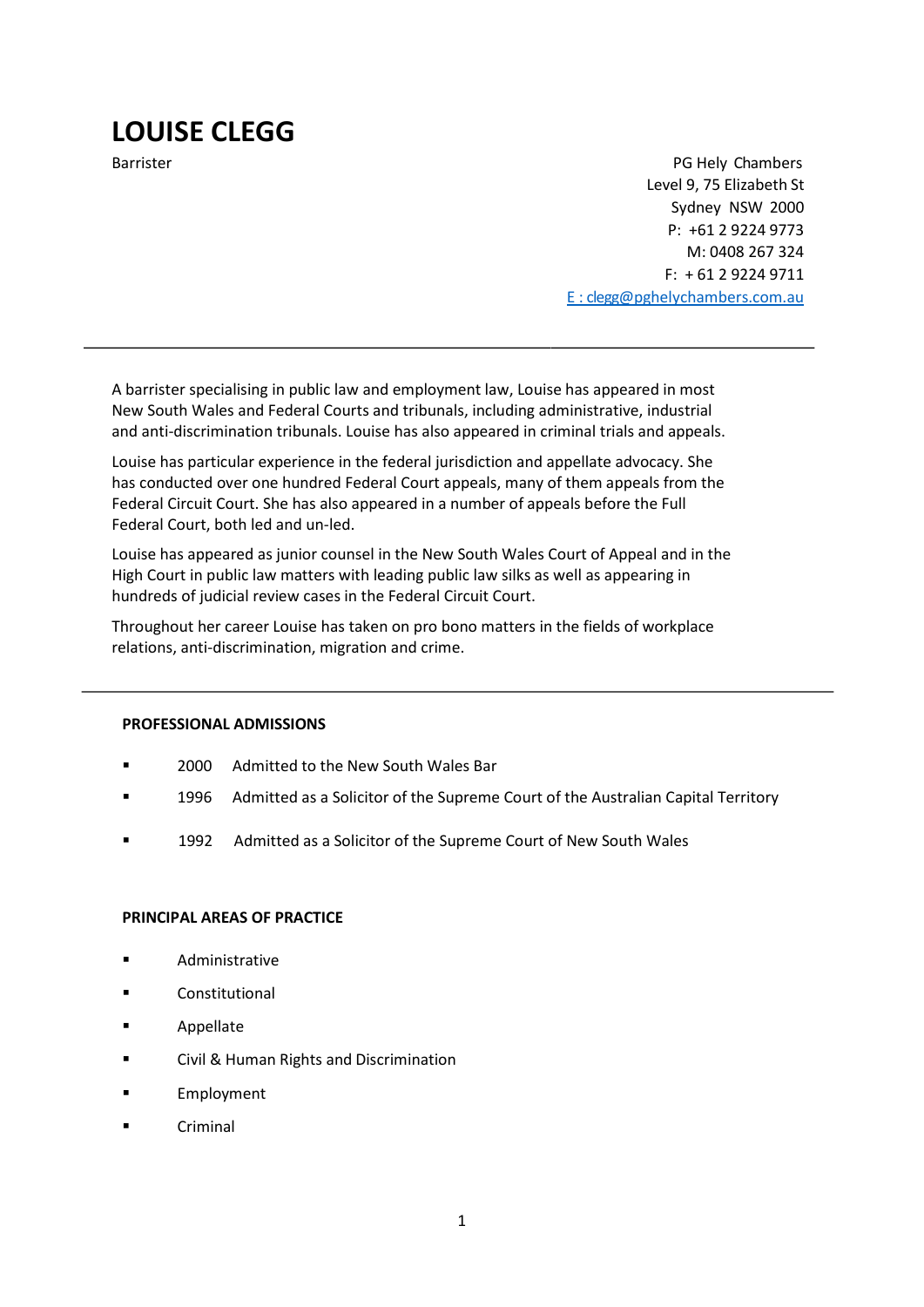#### PROFESSIONAL EXPERIENCE

- 2018 present Barrister, PG Hely Chambers
- 2013 2017 Barrister, 6 and 7 St James Hall Chambers
- 2001- 2011 Barrister, 6 and 7 St James Hall Chambers and Sixth Floor Selborne Chambers
- 1998 2000 Senior Associate, Clayton Utz, Sydney
- 1993 1998 Solicitor, Sydney, Melbourne and Canberra offices of Clayton Utz

## **FDUCATION**

- 1992 Bachelor of Laws, University of Sydney
- 1990 Bachelor of Arts, University of Sydney (major in Government)
- **1981-1986** Hurlstone Agricultural High School (School Captain)

#### BOARDS, PROFESSIONAL COMMITTEES AND MEMBERSHIPS

- 2018 present Director, United States Studies Centre at the University of Sydney
- 2017- present Director, The Sydney Institute
- **EXECT** 2017- present Director, Country Universities Centre (Goulburn)
- 2012- present Committee member of Goulburn & District Education Foundation
- 2010 present Member, Australian Association of Constitutional Law
- 2010 Member, NSW Bar Sport, Health and Recreation Committee
- **2007-2008** Member, Bar News Committee
- 2003 2007 Member, Bar Entrance Examination Committee (personally responsible for setting and marking the Bar Entrance Evidence Examination.)

#### TEACHING

- **2013 -2017** Public Law, Constitutional Law, Evidence and Statutory Interpretation (Masters course), Australian National University
- 2002 2003 Civil and Criminal Procedure, and Evidence, University of New South Wales

# **ACHIEVEMENTS**

 2000 Blashki Prize for highest score in New South Wales Bar Entrance Examinations